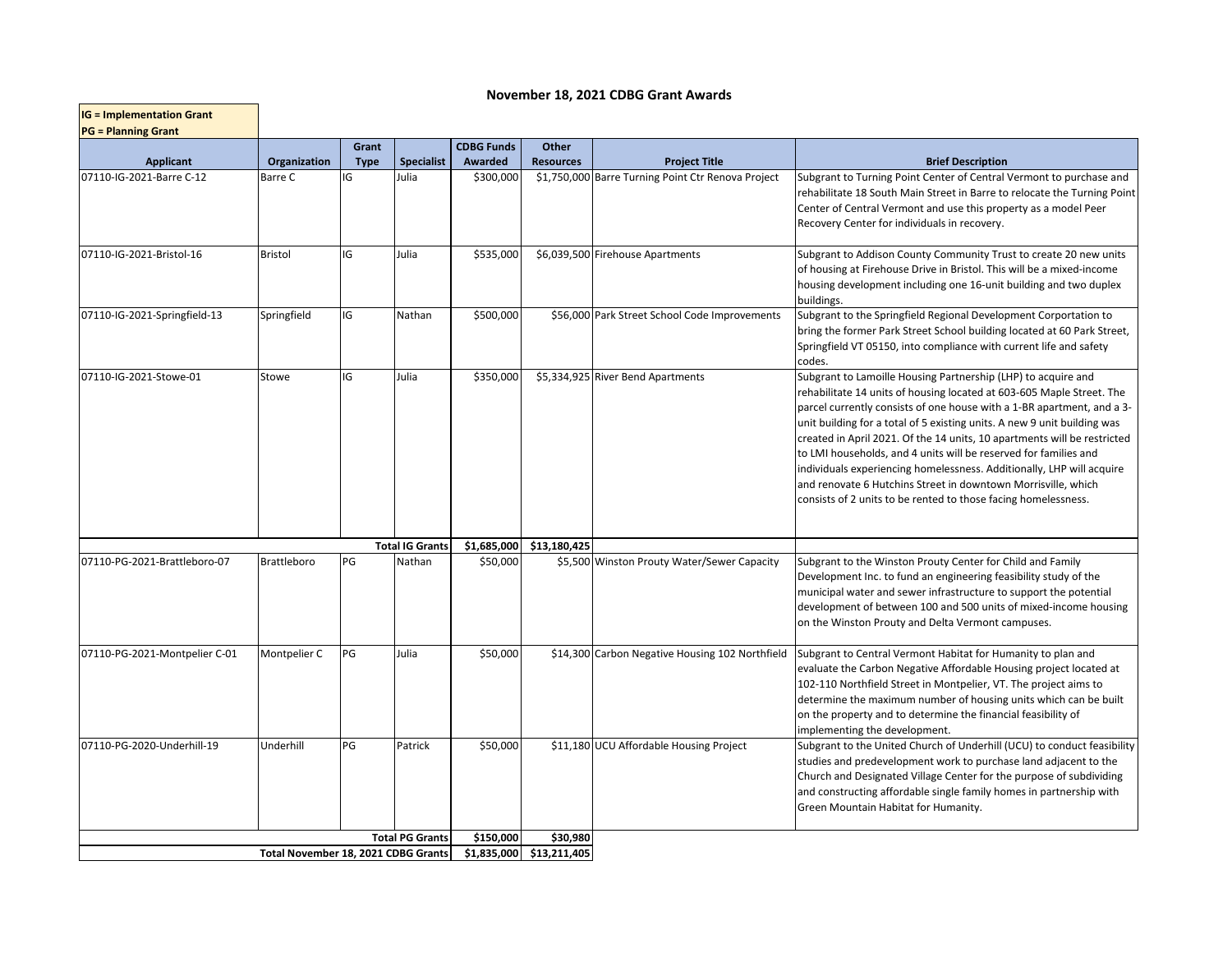| <b>Enhancement Request</b>             |                     |             |            |                   |                                                                                     |  |  |
|----------------------------------------|---------------------|-------------|------------|-------------------|-------------------------------------------------------------------------------------|--|--|
|                                        |                     | Grant       |            | <b>CDBG Funds</b> |                                                                                     |  |  |
| <b>Grant Identifier</b>                | Organization        | <b>Type</b> | <b>CDS</b> | Awarded           | <b>Project Title</b>                                                                |  |  |
| 07110-SS-2019-St Albans C-02           | St. Albans C        |             | Patrick    |                   | \$384,500 CHT Home Repair Program (Champlain Housing Trust)                         |  |  |
| 07110-SS-2019-Lyndon-04                | Lyndon              |             | Patrick    |                   | \$298,000 Housing Rehabilitation Program (Rural Edge)                               |  |  |
| 07110-SS-2019-W Rutland-05             | <b>West Rutland</b> | 'SS         | Patrick    |                   | \$400,000 Comprehensive Home Repair (NeighborWorks of Western Vermont)              |  |  |
| 07110-SS-2019-Brattleboro-01           | Brattleboro         |             | Patrick    |                   | \$535,000 5-County Homeownership Services Program (Windham & Windsor Housing Trust) |  |  |
| 07110-PG-2018-Guilford-17              | Guilford            | <b>IPG</b>  | Nathan     |                   | \$9,148 Guilford Free Library Expansion Study                                       |  |  |
| 07110-IG-2020-Middlebury-61            | Middlebury          |             | Julia      |                   | \$100,000 Lindale Mobile Home Park Community Septic                                 |  |  |
| <b>Total Enhancements</b>              |                     |             |            | \$1,726,648       |                                                                                     |  |  |
| <b>Total Grants &amp; Enhancements</b> |                     |             |            | \$3,561,648       |                                                                                     |  |  |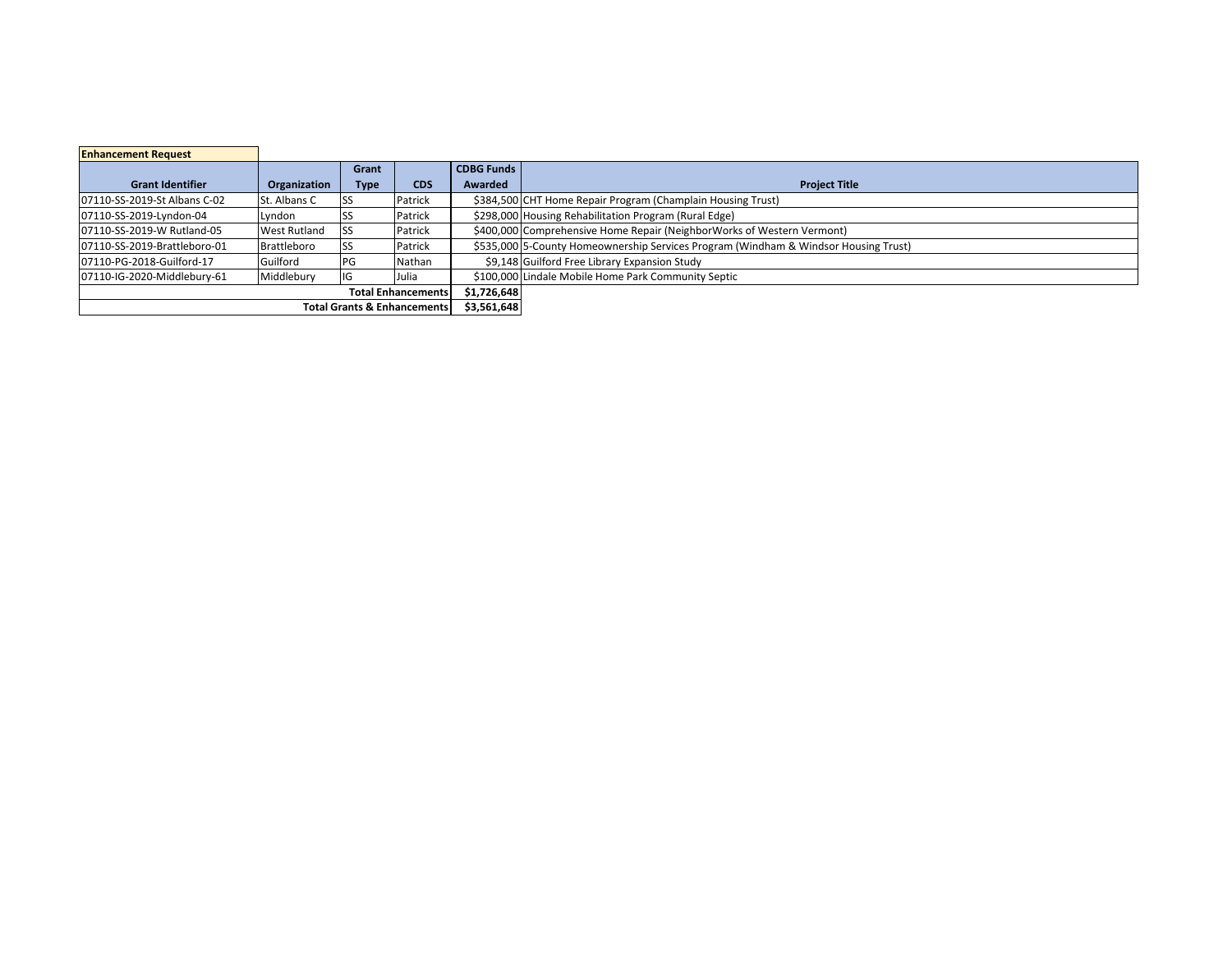## **November 18, 2021 CDBG-CV Awards**

г

| $IG = Implementation Grant$                |                                                                                     |             |                   |                      |                               |                          |                                                                                |  |  |
|--------------------------------------------|-------------------------------------------------------------------------------------|-------------|-------------------|----------------------|-------------------------------|--------------------------|--------------------------------------------------------------------------------|--|--|
|                                            |                                                                                     | Grant       |                   | <b>CDBG-CV Funds</b> | <b>Other</b>                  |                          |                                                                                |  |  |
| <b>Applicant</b>                           | Organization                                                                        | <b>Type</b> | <b>Specialist</b> | <b>Awarded</b>       | <b>Resources</b>              | <b>Project Title</b>     | <b>Brief Description</b>                                                       |  |  |
| 07110-IG-2020-Craftsbury-74                | Craftsbury                                                                          | llG         | Nathan            | \$500,000            |                               | \$77,499 Craftsbury Care | Subgrant to the Craftsbury Community Care Center at 1784                       |  |  |
|                                            |                                                                                     |             |                   |                      |                               |                          | Center Renovations E. Craftsbury Rd, Craftsbury, VT 05826, to renovate the air |  |  |
|                                            |                                                                                     |             |                   |                      |                               |                          | handling system at the 24 unit senior living facility to meet                  |  |  |
|                                            |                                                                                     |             |                   |                      |                               |                          | CDC guidance in efforts to prevent the spread of COVID-19                      |  |  |
|                                            |                                                                                     |             |                   |                      |                               |                          | and other airborne illnesses.                                                  |  |  |
|                                            |                                                                                     |             |                   |                      |                               |                          |                                                                                |  |  |
| Total November 18, 2021 CDBG-CV Applicants |                                                                                     |             |                   |                      | \$77,499<br>\$500,000         |                          |                                                                                |  |  |
| <b>Enhancement Request</b>                 |                                                                                     |             |                   |                      |                               |                          |                                                                                |  |  |
|                                            |                                                                                     | Grant       |                   | <b>CDBG-CV Funds</b> |                               |                          |                                                                                |  |  |
| <b>Grant Identifier</b>                    | <b>CDS</b><br><b>Awarded</b><br><b>Project Title</b><br>Organization<br><b>Type</b> |             |                   |                      |                               |                          |                                                                                |  |  |
| l07110-IG-2020-Bradford -36                | <b>Bradford</b>                                                                     | IG          | Nathan            |                      | \$47,867 Space on Main (HVAC) |                          |                                                                                |  |  |
|                                            | <b>Total CDBG-CV Enhancement</b>                                                    | \$47,867    |                   |                      |                               |                          |                                                                                |  |  |
|                                            | <b>Total CDBG-CV Grants and Enhancement</b>                                         | \$547,867   |                   |                      |                               |                          |                                                                                |  |  |